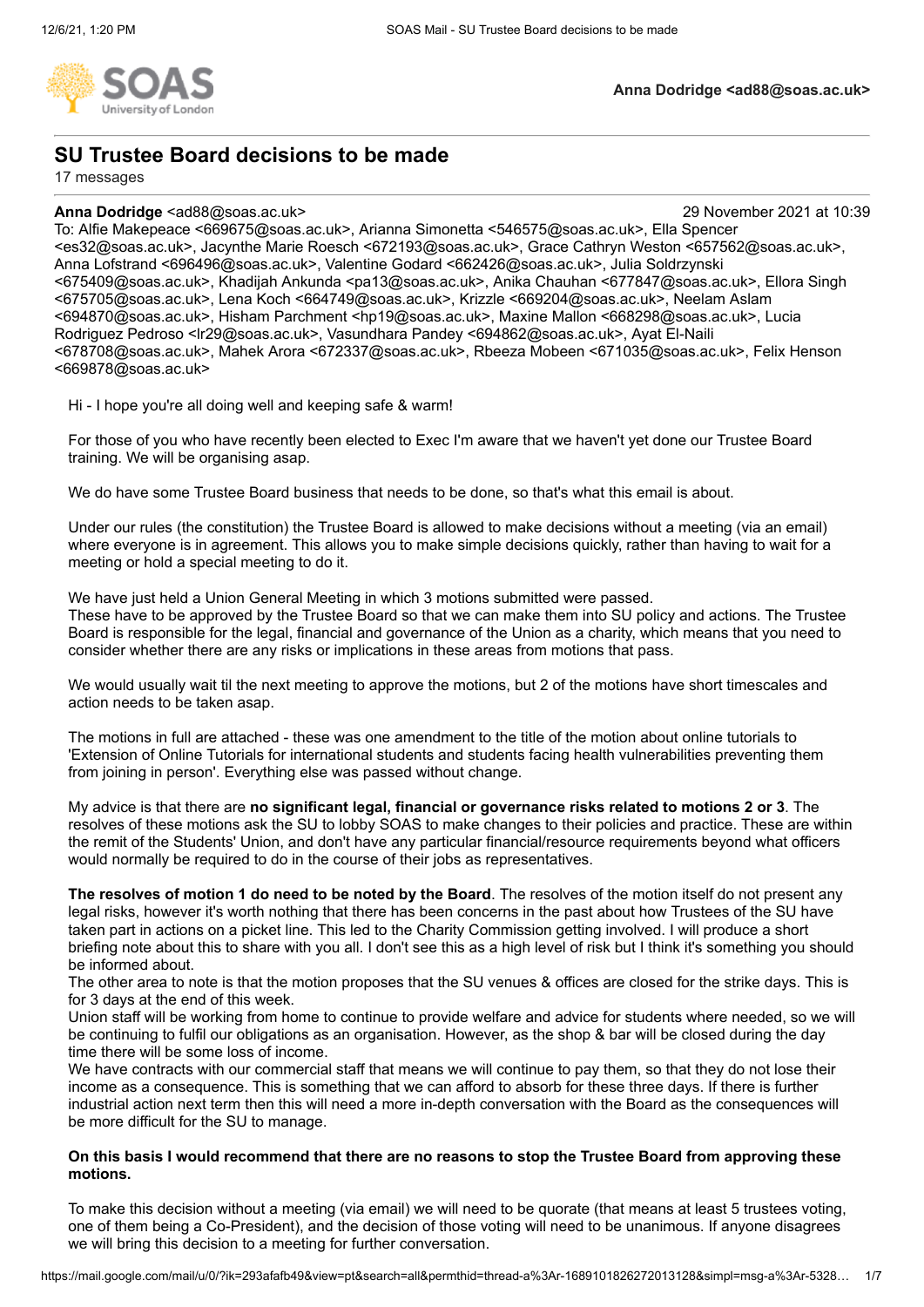The deadline for voting is tomorrow (Tuesday 30th) at midday. This is a short deadline however, we need a decision on the strike related stuff before Thursday.

You can vote by replying to this email and saying that you:

1. Approve all the motions

2. Don't approve all the motions and want this decision to come to a meeting

If you have any questions about this let me know.

Thanks

**Anna Dodridge General Manager** I use the pronouns: she/her [ad88@soas.ac.uk](mailto:pb14@soas.ac.uk)



In response to Covid-19 SOAS Students' Union are working remotely. For the most up-to-date information on contacting us go to <https://soasunion.org/contact/>, for information on how we are working, and our most recent news go to <https://soasunion.org/covid19updates/>

NUS Green Impact Students' Unions

**ERY GOOD AWARD** 



## **Ella Spencer** <es32@soas.ac.uk> 29 November 2021 at 10:41 To: Anna Dodridge <ad88@soas.ac.uk>

Cc: Alfie Makepeace <669675@soas.ac.uk>, Arianna Simonetta <546575@soas.ac.uk>, Jacynthe Marie Roesch <672193@soas.ac.uk>, Grace Cathryn Weston <657562@soas.ac.uk>, Anna Lofstrand <696496@soas.ac.uk>, Valentine Godard <662426@soas.ac.uk>, Julia Soldrzynski <675409@soas.ac.uk>, Khadijah Ankunda <pa13@soas.ac.uk>, Anika Chauhan <677847@soas.ac.uk>, Ellora Singh <675705@soas.ac.uk>, Lena Koch <664749@soas.ac.uk>, Krizzle <669204@soas.ac.uk>, Neelam Aslam <694870@soas.ac.uk>, Hisham Parchment <hp19@soas.ac.uk>, Maxine Mallon <668298@soas.ac.uk>, Lucia Rodriguez Pedroso <lr29@soas.ac.uk>, Vasundhara Pandey <694862@soas.ac.uk>, Ayat El-Naili <678708@soas.ac.uk>, Mahek Arora <672337@soas.ac.uk>, Rbeeza Mobeen <671035@soas.ac.uk>, Felix Henson <669878@soas.ac.uk>

Hi Anna,

Thank you for this, I approve all these motions.

Best,

Ella [Quoted text hidden]

-- (she/her) Co-president for Welfare and Campaigns SOAS Student's Union <https://soasunion.org/> [Facebook](https://en-gb.facebook.com/soas.su/) | [Twitter](https://twitter.com/soassu?lang=en) | [Instagram](https://www.instagram.com/soassu/?hl=en)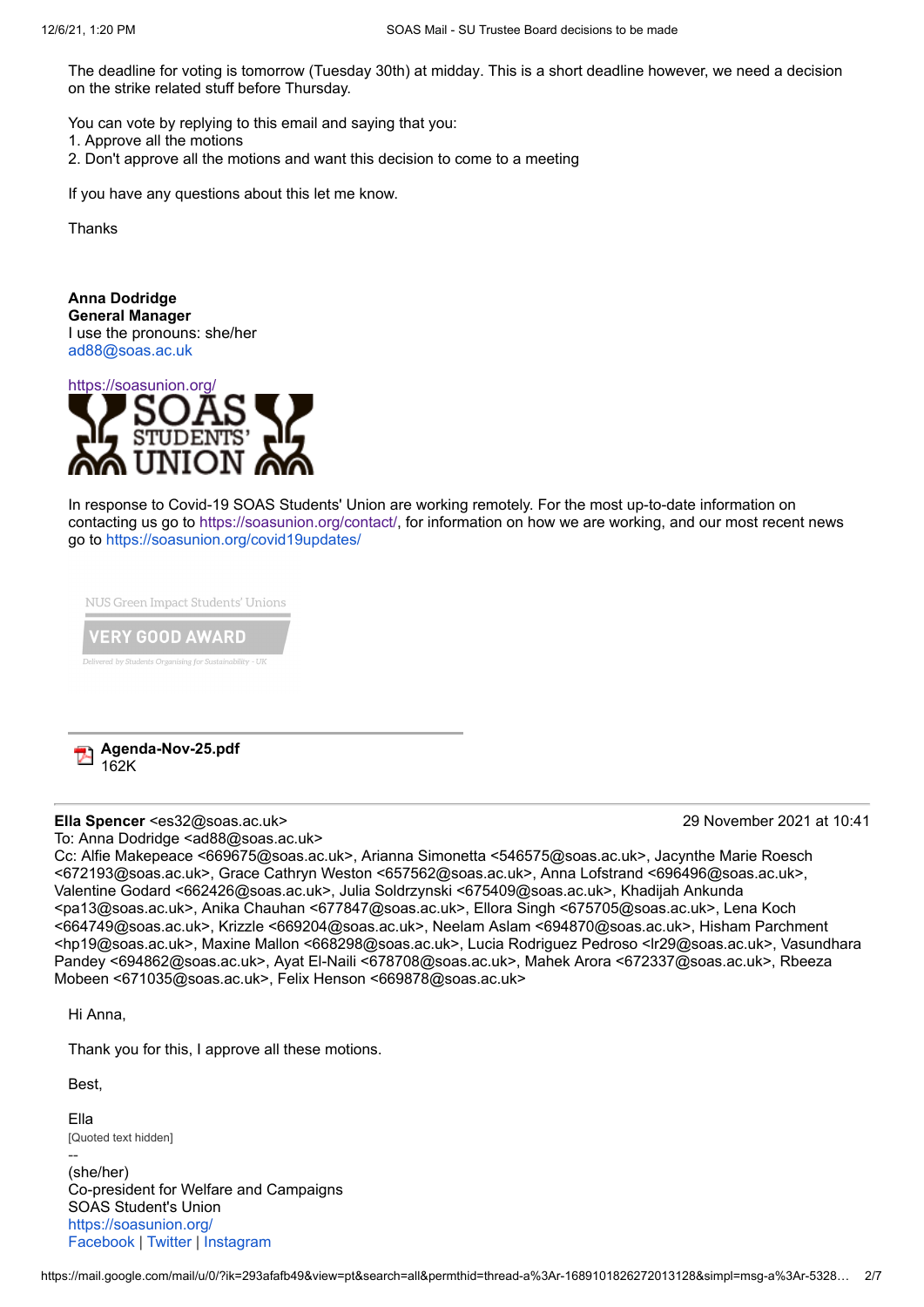**Krizzel Mapaye** <669204@soas.ac.uk> 29 November 2021 at 10:49 To: Anna Dodridge <ad88@soas.ac.uk>

Hello Anna,

Thanks for this email. I hope you are also staying safe and taking care of yourself. I also approve the motions.

Have a great day!

Best regards, Krizzel Mapaye

**From:** Anna Dodridge <[ad88@soas.ac.uk](mailto:ad88@soas.ac.uk)>

**Sent:** Monday, November 29, 2021 10:39 am

**To:** Alfie Makepeace; Arianna Simonetta; Ella Spencer; Jacynthe Marie Roesch; Grace Cathryn Weston; Anna Lofstrand; Valentine Godard; Julia Soldrzynski; Khadijah Ankunda; Anika Chauhan; Ellora Singh; Lena Koch; Krizzle; Neelam Aslam; Hisham Parchment; Maxine Mallon; Lucia Rodriguez Pedroso; Vasundhara Pandey; Ayat El-Naili; Mahek Arora; Rbeeza Mobeen; Felix Henson

**Subject:** SU Trustee Board decisions to be made

[Quoted text hidden]

**Maxine Mallon** <668298@soas.ac.uk> 29 November 2021 at 10:50

To: Anna Dodridge <ad88@soas.ac.uk>

Cc: Alfie Makepeace <669675@soas.ac.uk>, Anika Chauhan <677847@soas.ac.uk>, Anna Lofstrand <696496@soas.ac.uk>, Arianna Simonetta <546575@soas.ac.uk>, Ayat El-Naili <678708@soas.ac.uk>, Ella Spencer <es32@soas.ac.uk>, Ellora Singh <675705@soas.ac.uk>, Felix Henson <669878@soas.ac.uk>, Grace Cathryn Weston <657562@soas.ac.uk>, Hisham Parchment <hp19@soas.ac.uk>, Jacynthe Marie Roesch <672193@soas.ac.uk>, Julia Soldrzynski <675409@soas.ac.uk>, Khadijah Ankunda <pa13@soas.ac.uk>, Krizzle <669204@soas.ac.uk>, Lena Koch <664749@soas.ac.uk>, Lucia Rodriguez Pedroso <lr29@soas.ac.uk>, Mahek Arora <672337@soas.ac.uk>, Neelam Aslam <694870@soas.ac.uk>, Rbeeza Mobeen <671035@soas.ac.uk>, Valentine Godard <662426@soas.ac.uk>, Vasundhara Pandey <694862@soas.ac.uk>

Thanks Anna I approve all these motions Will keep an eye out on the brief abt the charity commission Maxine

On Mon, 29 Nov 2021 at 10:39, Anna Dodridge [<ad88@soas.ac.uk](mailto:ad88@soas.ac.uk)> wrote: [Quoted text hidden]

## **Lucia Rodriguez Pedroso** <lr29@soas.ac.uk> 29 November 2021 at 11:00

To: Maxine Mallon <668298@soas.ac.uk> Cc: Anna Dodridge <ad88@soas.ac.uk>, Alfie Makepeace <669675@soas.ac.uk>, Anika Chauhan <677847@soas.ac.uk>, Anna Lofstrand <696496@soas.ac.uk>, Arianna Simonetta <546575@soas.ac.uk>, Ayat El-Naili <678708@soas.ac.uk>, Ella Spencer <es32@soas.ac.uk>, Ellora Singh <675705@soas.ac.uk>, Felix Henson <669878@soas.ac.uk>, Grace Cathryn Weston <657562@soas.ac.uk>, Hisham Parchment <hp19@soas.ac.uk>, Jacynthe Marie Roesch <672193@soas.ac.uk>, Julia Soldrzynski <675409@soas.ac.uk>, Khadijah Ankunda <pa13@soas.ac.uk>, Krizzle <669204@soas.ac.uk>, Lena Koch <664749@soas.ac.uk>, Mahek Arora <672337@soas.ac.uk>, Neelam Aslam <694870@soas.ac.uk>, Rbeeza Mobeen <671035@soas.ac.uk>, Valentine Godard <662426@soas.ac.uk>, Vasundhara Pandey <694862@soas.ac.uk>

Hi all,

Thank you Anna for this email. I also approve all these motions.

Best, Lucia Rodriguez Pedroso *she/her*

**Co-President Democracy and Education** SOAS Students' Union [lr29@soas.ac.uk](mailto:lr29@soas.ac.uk) [Twitter](https://twitter.com/soassu) / [Facebook](https://www.facebook.com/soas.su/) / [Website](https://soasunion.org/) / [Instagram](https://www.instagram.com/soassu/)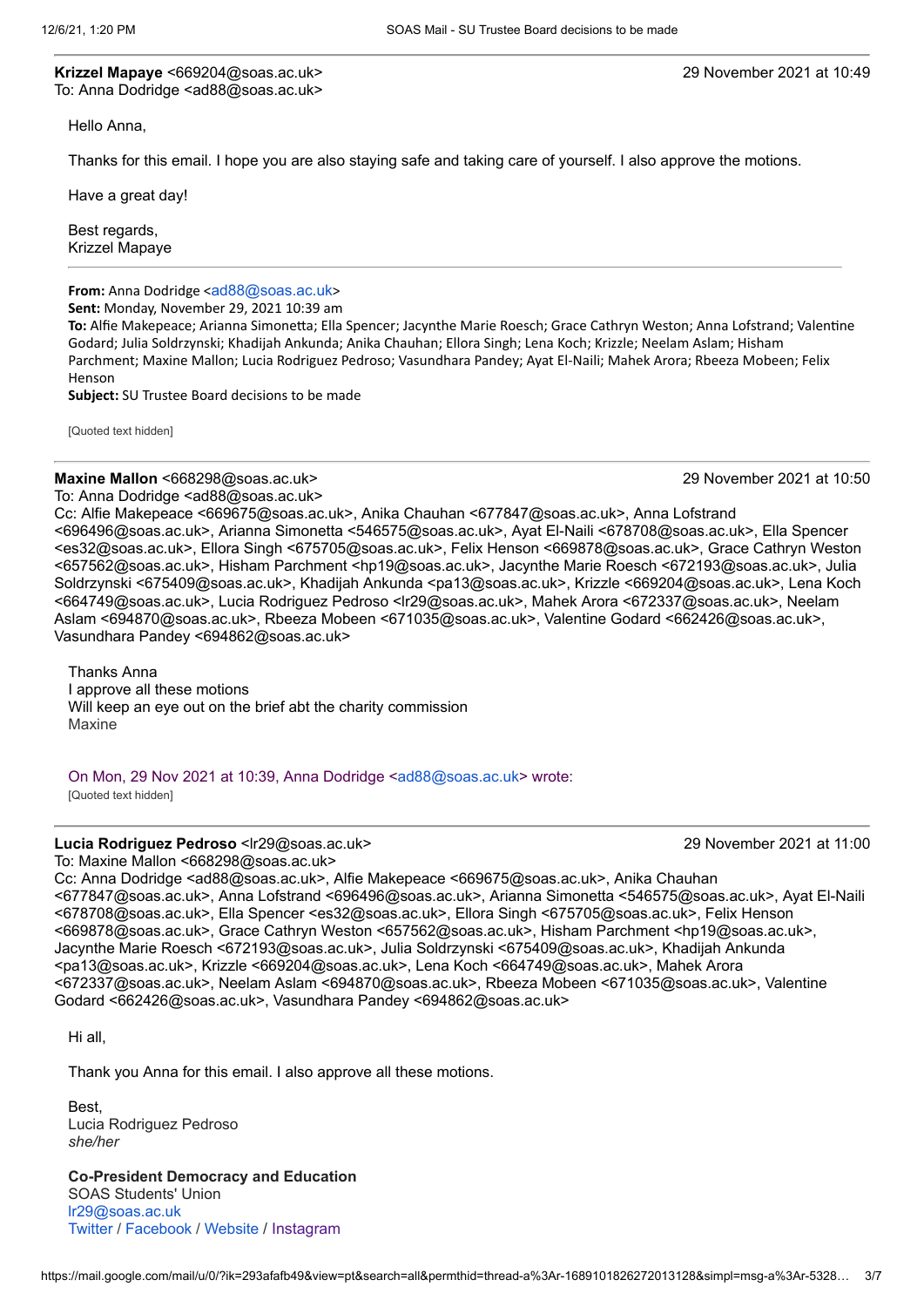[Quoted text hidden]

#### **Anika Chauhan** <677847@soas.ac.uk> 29 November 2021 at 11:11

To: Lucia Rodriguez Pedroso <lr29@soas.ac.uk>

Cc: Maxine Mallon <668298@soas.ac.uk>, Anna Dodridge <ad88@soas.ac.uk>, Alfie Makepeace <669675@soas.ac.uk>, Anna Lofstrand <696496@soas.ac.uk>, Arianna Simonetta <546575@soas.ac.uk>, Ayat El-Naili <678708@soas.ac.uk>, Ella Spencer <es32@soas.ac.uk>, Ellora Singh <675705@soas.ac.uk>, Felix Henson <669878@soas.ac.uk>, Grace Cathryn Weston <657562@soas.ac.uk>, Hisham Parchment <hp19@soas.ac.uk>, Jacynthe Marie Roesch <672193@soas.ac.uk>, Julia Soldrzynski <675409@soas.ac.uk>, Khadijah Ankunda <pa13@soas.ac.uk>, Krizzle <669204@soas.ac.uk>, Lena Koch <664749@soas.ac.uk>, Mahek Arora <672337@soas.ac.uk>, Neelam Aslam <694870@soas.ac.uk>, Rbeeza Mobeen <671035@soas.ac.uk>, Valentine Godard <662426@soas.ac.uk>, Vasundhara Pandey <694862@soas.ac.uk>

Hi everyone, all motions approved by me.

Solidarity and good energy,

Anika✨ [Quoted text hidden]

**Hisham Pryce-Parchment** <hp19@soas.ac.uk> 29 November 2021 at 11:24 To: Anna Dodridge <ad88@soas.ac.uk>

Thanks Anna - I approve all three.

Hish

On 29 Nov 2021, at 10:40, Anna Dodridge <[ad88@soas.ac.uk>](mailto:ad88@soas.ac.uk) wrote:

[Quoted text hidden]

**Agenda-Nov-25.pdf 162K** 

**Valentine Godard** <662426@soas.ac.uk> 29 November 2021 at 11:26 To: Anna Dodridge <ad88@soas.ac.uk>

Hi Anna

I approve all these motions!!

Best

--

Valentine [Quoted text hidden]

**Felix Henson** <669878@soas.ac.uk> 29 November 2021 at 11:31 To: Anna Dodridge <ad88@soas.ac.uk>

Happy to approve all the motions [Quoted text hidden]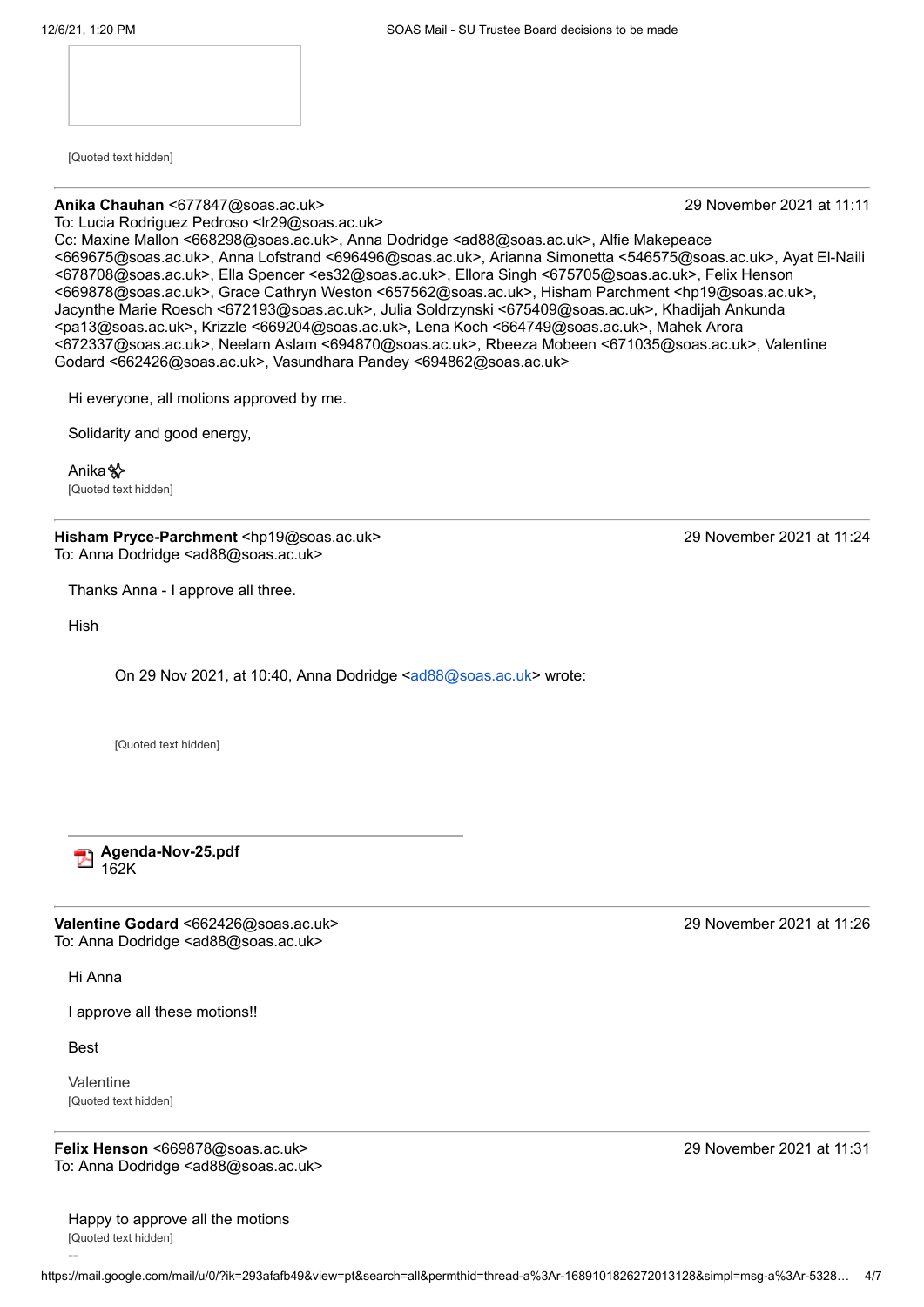Felix Henson They/them pronouns Disabled students and carers officer President of SOAS Disabled Students Society 3rd year BA Social Anthropology

**Anna Lofstrand** <696496@soas.ac.uk> 29 November 2021 at 11:49 To: Anna Dodridge <ad88@soas.ac.uk>

Hiya,

I vote to approve too!

Cheers, Anna

On Mon, 29 Nov 2021 at 10:40, Anna Dodridge [<ad88@soas.ac.uk](mailto:ad88@soas.ac.uk)> wrote:

[Quoted text hidden]

--

Anna Löfstrand (she/her) SOAS, MA Migration and Diaspora Studies '22 University of Washington, Secondary Education Teacher Program '16 Lewis & Clark College, BA Sociology/Anthropology and Religious Studies '13 +447752049924 +12064958774

### **Anika Chauhan** <677847@soas.ac.uk> 29 November 2021 at 12:15

To: Lucia Rodriguez Pedroso <lr29@soas.ac.uk>

Cc: Maxine Mallon <668298@soas.ac.uk>, Anna Dodridge <ad88@soas.ac.uk>, Alfie Makepeace <669675@soas.ac.uk>, Anna Lofstrand <696496@soas.ac.uk>, Arianna Simonetta <546575@soas.ac.uk>, Ayat El-Naili <678708@soas.ac.uk>, Ella Spencer <es32@soas.ac.uk>, Ellora Singh <675705@soas.ac.uk>, Felix Henson <669878@soas.ac.uk>, Grace Cathryn Weston <657562@soas.ac.uk>, Hisham Parchment <hp19@soas.ac.uk>, Jacynthe Marie Roesch <672193@soas.ac.uk>, Julia Soldrzynski <675409@soas.ac.uk>, Khadijah Ankunda <pa13@soas.ac.uk>, Krizzle <669204@soas.ac.uk>, Lena Koch <664749@soas.ac.uk>, Mahek Arora <672337@soas.ac.uk>, Neelam Aslam <694870@soas.ac.uk>, Rbeeza Mobeen <671035@soas.ac.uk>, Valentine Godard <662426@soas.ac.uk>, Vasundhara Pandey <694862@soas.ac.uk>

Hi everyone, all motions approved by me.

Solidarity and good energy,

Anika<sup>3</sup>

On Monday, 29 November 2021, Lucia Rodriguez Pedroso [<lr29@soas.ac.uk](mailto:lr29@soas.ac.uk)> wrote: [Quoted text hidden]

**[Mailtrack](https://mailtrack.io/?utm_source=gmail&utm_medium=signature&utm_campaign=signaturevirality11&)** Sender notified by **[Mailtrack](https://mailtrack.io/?utm_source=gmail&utm_medium=signature&utm_campaign=signaturevirality11&)** 

## **Ellora Singh** <675705@soas.ac.uk> 29 November 2021 at 14:48

To: Anika Chauhan <677847@soas.ac.uk>

Cc: Alfie Makepeace <669675@soas.ac.uk>, Anna Dodridge <ad88@soas.ac.uk>, Anna Lofstrand <696496@soas.ac.uk>, Arianna Simonetta <546575@soas.ac.uk>, Ayat El-Naili <678708@soas.ac.uk>, Ella Spencer <es32@soas.ac.uk>, Felix Henson <669878@soas.ac.uk>, Grace Cathryn Weston <657562@soas.ac.uk>, Hisham Parchment <hp19@soas.ac.uk>, Jacynthe Marie Roesch <672193@soas.ac.uk>, Julia Soldrzynski <675409@soas.ac.uk>, Khadijah Ankunda <pa13@soas.ac.uk>, Krizzle <669204@soas.ac.uk>, Lena Koch <664749@soas.ac.uk>, Lucia Rodriguez Pedroso <lr29@soas.ac.uk>, Mahek Arora <672337@soas.ac.uk>, Maxine Mallon <668298@soas.ac.uk>, Neelam Aslam <694870@soas.ac.uk>, Rbeeza Mobeen <671035@soas.ac.uk>, Valentine Godard <662426@soas.ac.uk>, Vasundhara Pandey <694862@soas.ac.uk>

Hello Anna,

Thank you for your email.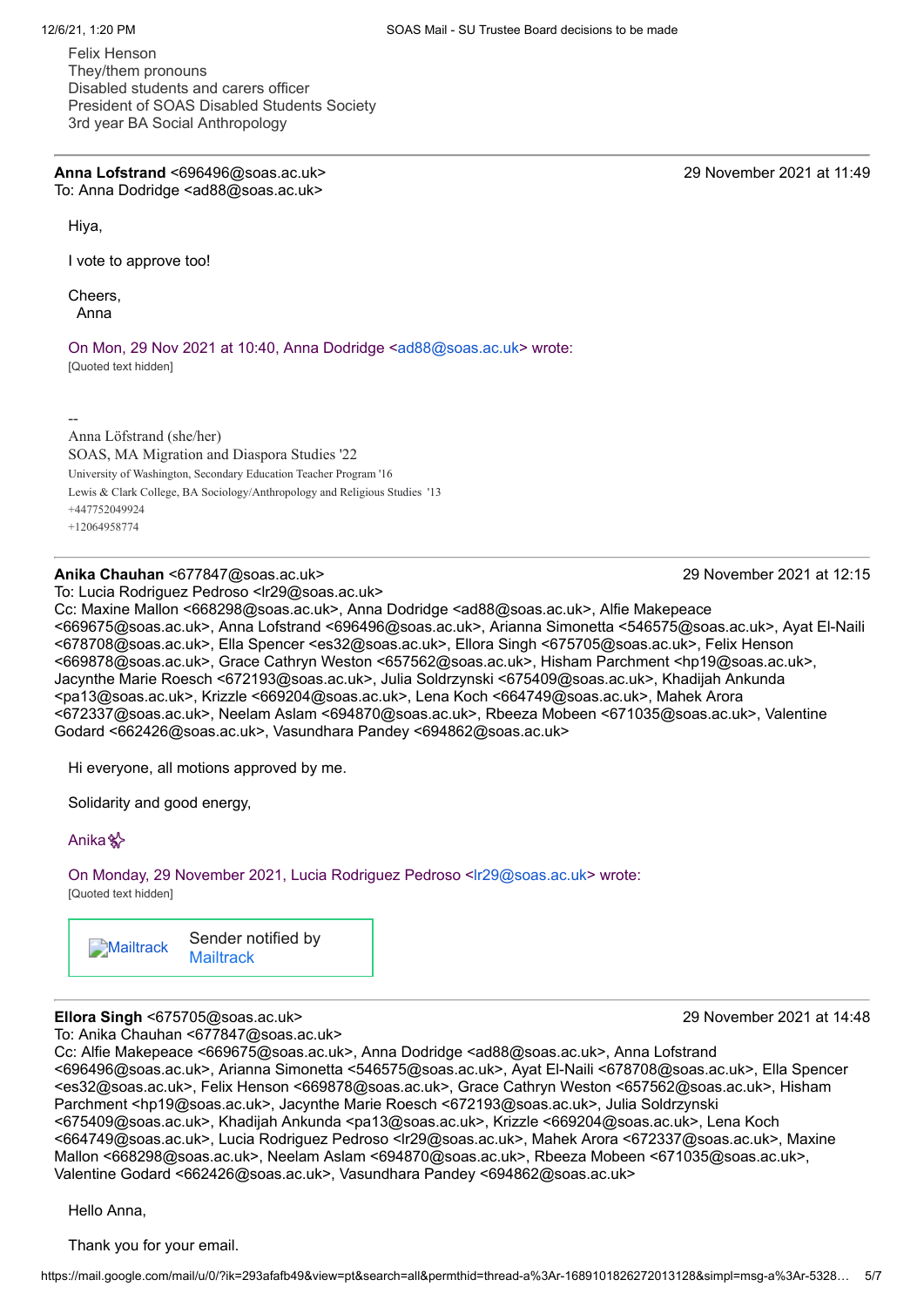I approve all the motions.

Best, Ellora. [Quoted text hidden]

**Julia Soldrzynski** <675409@soas.ac.uk> 29 November 2021 at 16:35 To: Anna Dodridge <ad88@soas.ac.uk>

Hi Anna,

If I don't agree with one of the motions does that mean all three of them won't pass?

Thank you,

Julia

On Nov 29, 2021, at 2:48 PM, Ellora Singh <[675705@soas.ac.uk>](mailto:675705@soas.ac.uk) wrote:

[Quoted text hidden]

**Jacynthe Marie Roesch** <672193@soas.ac.uk> 29 November 2021 at 16:56 To: Anna Dodridge <ad88@soas.ac.uk>

Hello,

I approve all the motions,

**Jacynthe** 

On Mon, 29 Nov 2021 at 10:39, Anna Dodridge [<ad88@soas.ac.uk](mailto:ad88@soas.ac.uk)> wrote: [Quoted text hidden]

**Julia Soldrzynski** <675409@soas.ac.uk> 29 November 2021 at 17:19 To: Anna Dodridge <ad88@soas.ac.uk>

I forgot to put my vote with my last email, I approve of all the motions.

Thank you,

Julia [Quoted text hidden]

**Rbeeza Mobeen** <671035@soas.ac.uk> 30 November 2021 at 10:29 To: Anna Dodridge <ad88@soas.ac.uk>

All motions approved by me as well $\heartsuit$ 

On Mon, 29 Nov 2021 at 10:40, Anna Dodridge [<ad88@soas.ac.uk](mailto:ad88@soas.ac.uk)> wrote: [Quoted text hidden]

### **Anna Dodridge** <ad88@soas.ac.uk> 6 December 2021 at 13:20

To: Alfie Makepeace <669675@soas.ac.uk>, Arianna Simonetta <546575@soas.ac.uk>, Ella Spencer <es32@soas.ac.uk>, Jacynthe Marie Roesch <672193@soas.ac.uk>, Grace Cathryn Weston <657562@soas.ac.uk>, Anna Lofstrand <696496@soas.ac.uk>, Valentine Godard <662426@soas.ac.uk>, Julia Soldrzynski <675409@soas.ac.uk>, Khadijah Ankunda <pa13@soas.ac.uk>, Anika Chauhan <677847@soas.ac.uk>, Ellora Singh <675705@soas.ac.uk>, Lena Koch <664749@soas.ac.uk>, Krizzle <669204@soas.ac.uk>, Neelam Aslam <694870@soas.ac.uk>, Hisham Parchment <hp19@soas.ac.uk>, Maxine Mallon <668298@soas.ac.uk>, Lucia Rodriguez Pedroso <lr29@soas.ac.uk>, Vasundhara Pandey <694862@soas.ac.uk>, Ayat El-Naili